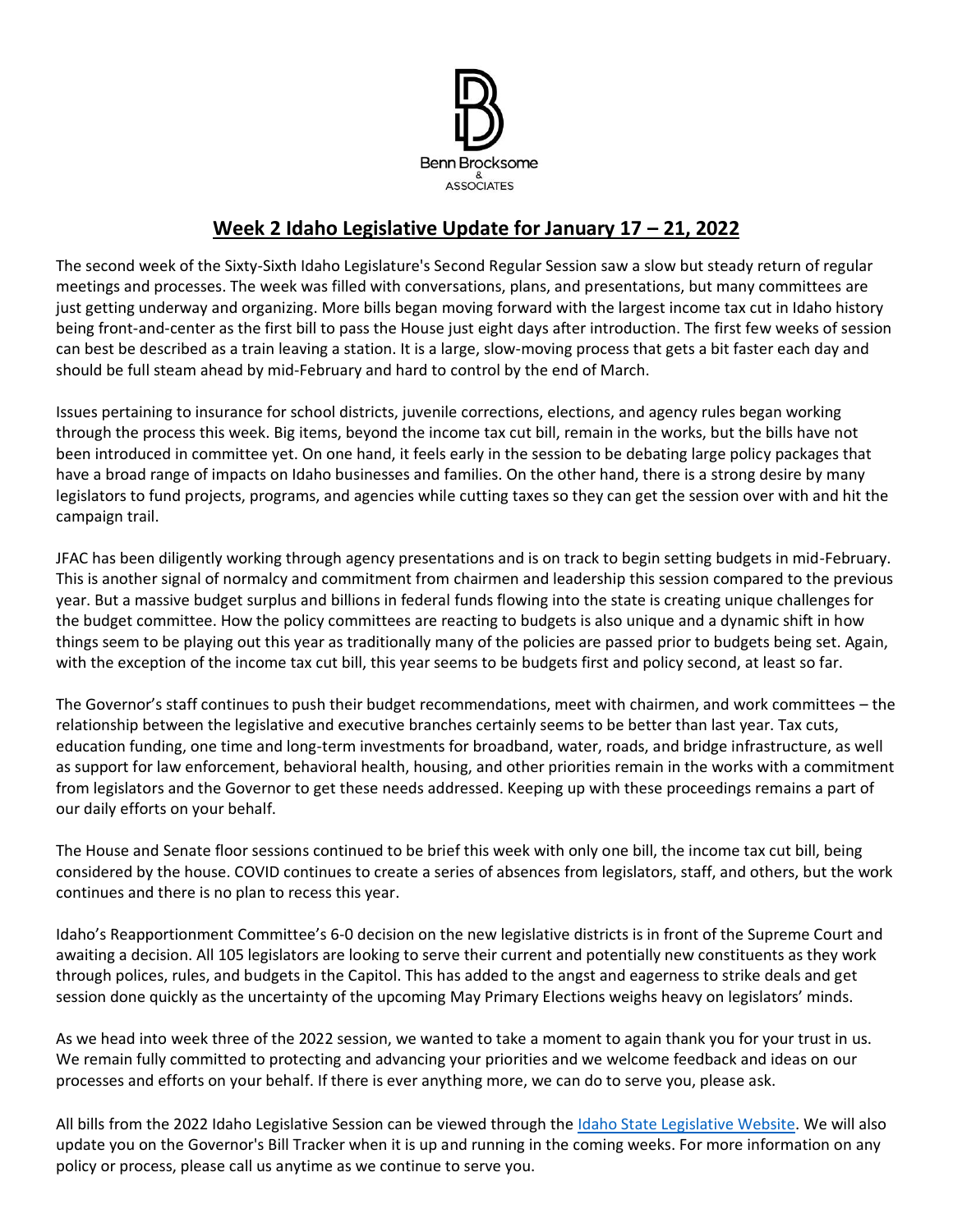

#### **Policies, Appropriations, and Rules Updates:**

#### **Policies**

A link to the Governor's State of the State Address and Budget Highlights can be viewed [HERE.](https://gov.idaho.gov/pressrelease/gov-little-highlights-plan-for-education-investments-tax-relief-in-2022-state-of-the-state-and-budget-address/)

A recap of the Idaho Board of Dentistry will be forthcoming.

#### **HB 436 – [Income Taxes](https://legislature.idaho.gov/sessioninfo/2022/legislation/H0436/) (57-13) Passed the House – Awaiting hearing in Senate Local Government & Taxation Committee**

HB 436 makes several changes to Idaho State Code in an effort to cut taxes. First it takes the income tax brackets from five down to four. It also lowers each brackets rate to 1%, 3%, 4.5%, and 6% starting January 1, 2022. This results in an estimated \$250 million in ongoing income tax relief.

This bill also uses \$94 million in funds amassed from online sales tax to provide a one-time sales tax rebate for all Idahoans who file an income tax return, regardless of whether they owe or not. The State will return the greater amount of either 12% of personal income tax from 2020 or \$75 for each taxpayer and dependent, the sales tax rebate for all Idahoans is estimated to be a total of \$350 million statewide and one time.

This bill is sponsored by House Revenue and Taxation Committee Chairman Steve Harris (R-21) and Co-Sponsored by House Majority Leader Mike Moyle (R-14), Senate Local Government and Taxation Committee Chairman Jim Rice (R-10), and Senator C. Scott Grow (R-14).

# **HB 444 - [Extending Sunset of Coronavirus Limited Immunity Act](https://legislature.idaho.gov/sessioninfo/2022/legislation/H0444/) Awaiting hearing in House Judiciary, Rules, &**

**Administration Committee**

HB 444 intends to extend the end date of the Coronavirus Limited Immunity Act from July 1, 2022, to July 1, 2023.

This bill is sponsored by Representatives Young (R-31), Kerby (R-9), and Skaug (R-12) – co-sponsored by Senator Lakey (R-12) and Representative Monks (R-22).

### **HB 445 – [Care of Vaccines, Antitoxins, and Other Sera](https://legislature.idaho.gov/wp-content/uploads/sessioninfo/2022/legislation/H0445.pdf) - Awaiting hearing in House Health & Welfare Committee**

HB 445 repeals Section 39-1501, which relates to vaccines, antitoxins, and other sera. The section has been noted to be outdated.

This bill is sponsored by Representative Blanksma (R-23).

### **HB 446 – [Controlled Substance, Nabiximols](https://legislature.idaho.gov/sessioninfo/2022/legislation/H0446/) Awaiting hearing in House Health & Welfare Committee**

HB 446 revises Uniformed Controlled Substances Act to update the definitions of "marijuana" and "tetrahydrocannabinols" under Idaho's Uniform Controlled Substance Act to exclude nabiximols in a drug product form approved by the FDA. The passage will allow nabiximols to be prescribed after the approval of the drug from the FDA and scheduled by the DEA.

This bill is sponsored by Representative Wood (R-27) and Senator Martin (R-15).